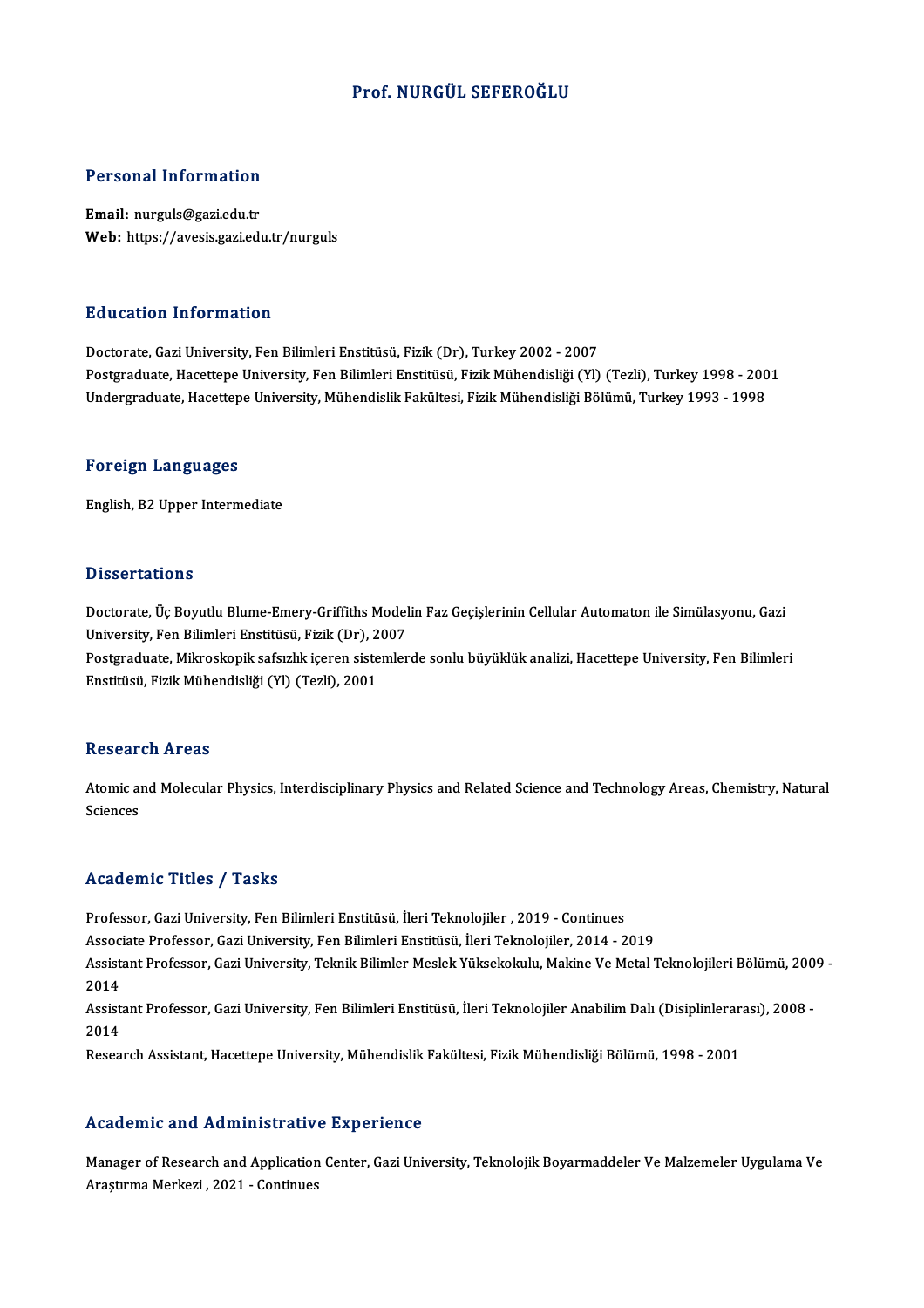# Courses

Courses<br>Yeni Nesil Teknolojik Malzemeler ve Uygulama Alanları, Doctorate, 2020 - 2021, 2021 - 2022<br>Yeğunluk Fenksivanel Teorisi I. Pestanedusta, 2016 - 2017 SSU1988<br>Yeni Nesil Teknolojik Malzemeler ve Uygulama Alanları, Doc<br>Yoğunluk Fonksiyonel Teorisi I, Postgraduate, 2016 - 2017 Yoğunluk Fonksiyonel Teorisi I, Postgraduate, 2016 - 2017<br>Advising Theses

Advising Theses<br>Seferoğlu N., Ocak C., Asenkron Motorlarda Rotor Soğutma Kanallarının Elektromanyetik Analizi ve Optimum Tasarımı,<br>Postanaduata E.Teke(Student), Continues raa viering in 1990<br>Seferoğlu N., Ocak C., Asenkron Motorlard:<br>Postgraduate, F.Teke(Student), Continues<br>Seferoğlu N., Kumanin İsaran Vani Boyar M Seferoğlu N., Kumarin İçeren Yeni Boyar Maddelerin Boya Duyarlı Güneş Hücrelerinde Kullanılabilirliğinin Belirlenmesi,<br>Postgraduate, T.Olgu(Student), Continues Postgraduate, F.Teke(Student), Continues Seferoğlu N., Kumarin İçeren Yeni Boyar Maddelerin Boya Duyarlı Güneş Hücrelerinde Kullanılabilirliğinin Belirlenme<br>Postgraduate, T.Olgu(Student), Continues<br>SEFEROĞLU N., Theoretical Investigations Of Anion Sensitivity Pr Postgraduate, T.Olgu(Student), Continues<br>SEFEROĞLU N., Theoretical Investigations Of Anion Sensitivity Prop<br>Functional Dyes Including, Postgraduate, A.BURAK(Student), 2020<br>SEEEROĞLU N. Theoretical Investigation Of Photophy SEFEROĞLU N., Theoretical Investigations Of Anion Sensitivity Properties And Nlo Characteristics Of D-II-A-II-D Type<br>Functional Dyes Including, Postgraduate, A.BURAK(Student), 2020<br>SEFEROĞLU N., Theoretical Investigation O Functional Dyes Including, Postgraduate, A.BURAK(Student), 2020<br>SEFEROĞLU N., Theoretical Investigation Of Photophysical Properties And The Tautomeric Structures Of New Organic<br>Molecules Based On The Coumarin-Pyrazolone, P SEFEROĞLU N., Theoretical Investigation Of Photophysical Properties And The Tautomeric Structure<br>Molecules Based On The Coumarin-Pyrazolone, Postgraduate, T.CANPOLAT(Student), 2019<br>SEFEROĞLU N., Theoretical Investigation O Molecules Based On The Coumarın<br>SEFEROĞLU N., Theoretical Investi<sub>j</sub><br>G.TOPRAKÇIOĞLU(Student), 2019<br>SEFEROĞLU N. Multarıtaslabase G.TOPRAKÇIOĞLU(Student), 2019<br>SEFEROĞLU N., Multıcrıtıcal phase dıagrams of spın-3/2 ısıng model, Postgraduate, G.SEZGİN(Student), 2011

# SEFEROGLO N., Mulucriucal phase diagrams of spin-3/2 ising model, Postgraduate, G.SEZGIN<br>Articles Published in Journals That Entered SCI, SSCI and AHCI Indexes

- **Tricles Published in Journals That Entered SCI, SSCI and A**<br>I. Novel carbazole based hydrazone type light-up chemosensors<br>Uggeren Baran A. Keskin E. Calmaz D. AVDINER B. ÖZER D. SEEEROČ Novel carbazole based hydrazone type light-up chemosensors<br>Uzgören-Baran A., Keskin E., Çakmaz D., AYDINER B., ÖZER D., SEFEROĞLU N., SEFEROĞLU Z.<br>Journal of Mologylar Structure, vol 1250, 2022 (Journal Indexed in SCI) Novel carbazole based hydrazone type light-up chemosensors<br>Uzgören-Baran A., Keskin E., Çakmaz D., AYDINER B., ÖZER D., SEFEROĞI<br>Journal of Molecular Structure, vol.1250, 2022 (Journal Indexed in SCI)<br>Novel flueressent seu Uzgören-Baran A., Keskin E., Çakmaz D., AYDINER B., ÖZER D., SEFEROĞLU N., SEFEROĞLU Z.<br>Journal of Molecular Structure, vol.1250, 2022 (Journal Indexed in SCI)<br>II. Novel fluorescent coumarin-thiazole based sensors for sele
- Journal of Molecu<br><mark>Novel fluoresce</mark><br>aqueous media<br>Kondemir E. ÖZK Novel fluorescent coumarin-thiazole based sensors for selective deter<br>aqueous media<br>Kandemir E., ÖZKÜTÜK M., AYDINER B., SEFEROĞLU N., ERER H., SEFEROĞLU Z.<br>Journal of Mologular Structure vel 1240-2022 (Journal Indoved in

aqueous media<br>Kandemir E., ÖZKÜTÜK M., AYDINER B., SEFEROĞLU N., ERER H., SEFEROĞLU Z.<br>Journal of Molecular Structure, vol.1249, 2022 (Journal Indexed in SCI)

III. Synthesis of novel acylthioureas bearing naphthoquinone moiety as dual sensor for high-Journal of Molecular Structure, vol.1249, 2022 (Journal Indexed in SCI)<br>Synthesis of novel acylthioureas bearing naphthoquinone moiety as dual sensor for high-<br>performance naked-eye colorimetric and fluorescence detection application in water and food samples performance naked-eye colorimetric and fluorescence detection of CN— and F— i<br>application in water and food samples<br>Nural Y., Karasu E., Keleş E., AYDINER B., SEFEROĞLU N., Efeoğlu Ç., ŞAHİN E., SEFEROĞLU Z.<br>Dues and Birme Nural Y., Karasu E., Keleş E., AYDINER B., SEFEROĞLU N., Efeoğlu Ç., ŞAHİN E., SEFEROĞLU Z.<br>Dyes and Pigments, vol.198, 2022 (Journal Indexed in SCI Expanded)

Nural Y., Karasu E., Keleş E., AYDINER B., SEFEROĞLU N., Efeoğlu Ç., ŞAHİN E., SEFEROĞLU Z.<br>Dyes and Pigments, vol.198, 2022 (Journal Indexed in SCI Expanded)<br>IV. Synthesis and investigation of photophysical, NLO and ther Dyes and Pigments, vol.198, 2022 (Journal Indexed in SCI Expanded)<br>Synthesis and investigation of photophysical, NLO and thermal properties<br>Özarslan A., Çakmaz D., EROL F., ŞENÖZ H., SEFEROĞLU N., Barsella A., SEFEROĞLU Z. Synthesis and investigation of photophysical, NLO and thermal<br>Özarslan A., Çakmaz D., EROL F., ŞENÖZ H., SEFEROĞLU N., Barsella A., SI<br>Journal of Molecular Structure, vol.1229, 2021 (Journal Indexed in SCI)<br>Navy naphthoqui

Özarslan A., Çakmaz D., EROL F., ŞENÖZ H., SEFEROĞLU N., Barsella A., SEFEROĞLU Z.<br>Journal of Molecular Structure, vol.1229, 2021 (Journal Indexed in SCI)<br>V. New naphthoquinone-imidazole hybrids: Synthesis, anion recogniti Journal of Molecular Structure, vol.1229, 2021 (Journal Indexed in SCI)<br>New naphthoquinone-imidazole hybrids: Synthesis, anion recog<br>acid dissociation constants New naphthoquinone-imidazole hybrids: Synthesis, anion recognacid dissociation constants<br>Acid dissociation constants<br>Nural Y., Keleş E., AYDINER B., SEFEROĞLU N., Atabey H., SEFEROĞLU Z.<br>Journal of Mologular Liquids vol.22

Nural Y., Keleş E., AYDINER B., SEFEROĞLU N., Atabey H., SEFEROĞLU Z.<br>Journal of Molecular Liquids, vol.327, 2021 (Journal Indexed in SCI)

# Nural Y., Keleş E., AYDINER B., SEFEROĞLU N., Atabey H., SEFEROĞLU Z.<br>Journal of Molecular Liquids, vol.327, 2021 (Journal Indexed in SCI)<br>VI. Amino-substituted-1,1-dicyano-2,4-diaryl-1,3-butadiene chromophores: Synthesis Journal of M<br><mark>Amino-sub</mark>:<br>properties<br><sup>Vobuo M. SE</sup> Amino-substituted-1,1-dicyano-2,4-diaryl-1,3-butadiene<br>properties<br>Yahya M., SEFEROĞLU N., Barsella A., Achelle S., SEFEROĞLU Z.<br>Spectrochimice Acta - Bart A. Malagylar and Biamalagylar Spec

properties<br>Yahya M., SEFEROĞLU N., Barsella A., Achelle S., SEFEROĞLU Z.<br>Spectrochimica Acta - Part A: Molecular and Biomolecular Spectroscopy, vol.248, 2021 (Journal Indexed in SCI)<br>Synthesis, sharasterisation, molecular

- Yahya M., SEFEROĞLU N., Barsella A., Achelle S., SEFEROĞLU Z.<br>Spectrochimica Acta Part A: Molecular and Biomolecular Spectroscopy, vol.248, 2021 (Journal Indexed in SCI)<br>VII. Synthesis, characterization, molecular dockin Spectrochimica Acta - Part A: Molecular and Biomolecular Spectroscopy, vol.248, 2021 (Journal Indexed<br>Synthesis, characterization, molecular docking and in vitro screening of new metal complexe<br>coumarin Schiff base as anti Synthesis, characterization, molecular docking and in vitro s<br>coumarin Schiff base as anticholine esterase and antipancrea<br>ŞAHİN Ö., Özmen Özdemir Ü., SEFEROĞLU N., Adem Ş., SEFEROĞLU Z.<br>JOUPMAL OF PIOMOLECULAR STRUCTURE & coumarin Schiff base as anticholine esterase and antipancreatic cholesterol esterase agents<br>SAHİN Ö., Özmen Özdemir Ü., SEFEROĞLU N., Adem Ş., SEFEROĞLU Z.<br>JOURNAL OF BIOMOLECULAR STRUCTURE & DYNAMICS, 2020 (Journal Indexe
- VIII. The novel sensitive and selective chemosensors for determination of multiple analytes JOURNAL OF BIOMOLECULAR STRUCTURE & DYNAMICS, 2020 (Journal Indexed in SCI)<br>The novel sensitive and selective chemosensors for determination of multiple and<br>Cakmaz D., Ozarslan A., AYDINER B., Eroglu A. B. , SEFEROĞLU N., The novel sensitive and selective chemosensors for de<br>Cakmaz D., Ozarslan A., AYDINER B., Eroglu A. B. , SEFEROĞLU<br>DYES AND PIGMENTS, vol.183, 2020 (Journal Indexed in SCI)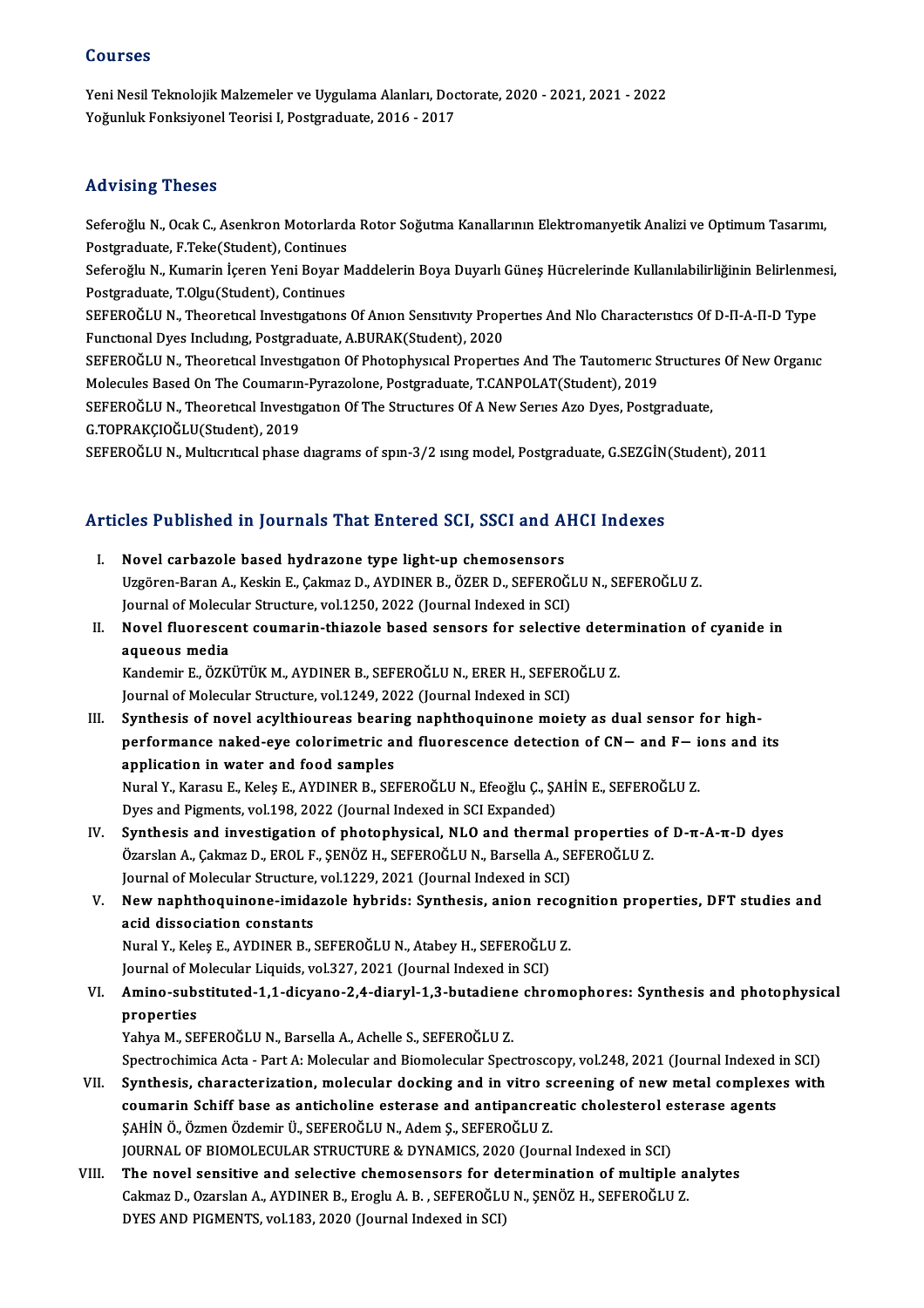IX. A highly sensitive and selective fluorescent turn-on chemosensor bearing a 7-diethylaminocoumarin A highly sensitive and selective fluorescent turn-on chemosensor bea<br>moiety for the detection of cyanide in organic and aqueous solutions<br>AVDINER B. Sohin O. Colmeg D. Kanlan C. Kaya K. ÖZDEMİR ÖZMEN Ü. SEREL A highly sensitive and selective fluorescent turn-on chemosensor bearing a 7-diethylamino<br>moiety for the detection of cyanide in organic and aqueous solutions<br>AYDINER B., Sahin O., Cakmaz D., Kaplan G., Kaya K., ÖZDEMİR ÖZ moiety for the detection of cyanide in organic and aqueous solutions<br>AYDINER B., Sahin O., Cakmaz D., Kaplan G., Kaya K., ÖZDEMİR ÖZMEN Ü., SEFEROĞLU N., SEFEROĞLU Z. X. Indole based push-pull dyes bearing azo and dimethine: Synthesis, spectroscopic, NLO, anion affinity<br>properties and thermal characterization NEW JOURNAL OF CHEMISTRY, vol.44, no.44, pp.19155-19165, 2020 (Journal Indexed in SCI) Keles E., Yahya M., Aktan E., Aydıner B., Seferoğlu N., Barsella A., Seferoğlu Z. JOURNAL OF PHOTOCHEMISTRY AND PHOTOBIOLOGY A-CHEMISTRY, vol.402, 2020 (Journal Indexed in SCI) Keles E., Yahya M., Aktan E., Aydıner B., Seferoğlu N., Barsella A., Seferoğlu Z.<br>JOURNAL OF PHOTOCHEMISTRY AND PHOTOBIOLOGY A-CHEMISTRY, vol.402, 2020 (Journal Index<br>XI. Experimental and theoretical studies on monoazo dye JOURNAL OF PHOTOCHEMISTRY AND<br>Experimental and theoretical student<br>methyldiphenylamine derivatives Experimental and theoretical studies on mono<br>methyldiphenylamine derivatives<br>Aksungur T., EROL F., SEFEROĞLU N., SEFEROĞLU Z.<br>JOUPNAL OF MOLECULAR STRUCTURE vol.1217-20. methyldiphenylamine derivatives<br>Aksungur T., EROL F., SEFEROĞLU N., SEFEROĞLU Z.<br>JOURNAL OF MOLECULAR STRUCTURE, vol.1217, 2020 (Journal Indexed in SCI) XII. Polysubstituted pyrrolidines linked to 1,2,3-triazoles: Synthesis, crystal structure, DFT studies, acid dissociation constant, drug-likeness, and anti-proliferative activity Polysubstituted pyrrolidines linked to 1,2,3-triazoles: Synthesis, crystal structure, DFT<br>dissociation constant, drug-likeness, and anti-proliferative activity<br>INCE T., SERTTAŞ R., DEMİR B., Atabey H., SEFEROĞLU N., ERDOGA dissociation constant, drug-likeness, and anti-proliferative activity<br>INCE T., SERTTAŞ R., DEMİR B., Atabey H., SEFEROĞLU N., ERDOGAN S., ŞAHİN E.,<br>JOURNAL OF MOLECULAR STRUCTURE, vol.1217, 2020 (Journal Indexed in SCI)<br>St iNCE T., SERTTAŞ R., DEMİR B., Atabey H., SEFEROĞLU N., ERDOGAN S., ŞAHİN E., Erat S., NURAL Y.<br>JOURNAL OF MOLECULAR STRUCTURE, vol.1217, 2020 (Journal Indexed in SCI)<br>XIII. Styryl-based new organic chromophores bearing fr JOURNAL OF MOLECULAR STRUCTURE, vol.1217, 2020 (Journal Indexed in SCI)<br>Styryl-based new organic chromophores bearing free amino and azom<br>photophysical, NLO, and thermal properties<br>Putra A. U., Cakmaz D., SEFEROĞLU N., Bar Styryl-based new organic chromophores bearing free ami<br>photophysical, NLO, and thermal properties<br>Putra A. U. , Cakmaz D., SEFEROĞLU N., Barsella A., SEFEROĞLU Z.<br>PEU STEIN JOUPNAL OF OPCANIC CUEMISTRY, vol.16, pp.2292.2. photophysical, NLO, and thermal properties<br>Putra A. U. , Cakmaz D., SEFEROĞLU N., Barsella A., SEFEROĞLU Z.<br>BEILSTEIN JOURNAL OF ORGANIC CHEMISTRY, vol.16, pp.2282-2296, 2020 (Journal Indexed in SCI)<br>A new mechanism for se Putra A. U. , Cakmaz D., SEFEROĞLU N., Barsella A., SEFEROĞLU Z.<br>BEILSTEIN JOURNAL OF ORGANIC CHEMISTRY, vol.16, pp.2282-2296, 2020 (Journal Indexed in SCI<br>XIV. A new mechanism for selective recognition of cyanide in o BEILSTEIN JOURNAL OF ORGANIC CHEMISTRY, vol.16, pp.2282-2296, 20<br>A new mechanism for selective recognition of cyanide in organic<br>Keles E., AYDINER B., NURAL Y., SEFEROĞLU N., ŞAHİN E., SEFEROĞLU Z.<br>FUROPEAN JOURNAL OF ORGA A new mechanism for selective recognition of cyanide in organic and aqueous solution<br>Keles E., AYDINER B., NURAL Y., SEFEROĞLU N., ŞAHİN E., SEFEROĞLU Z.<br>EUROPEAN JOURNAL OF ORGANIC CHEMISTRY, vol.2020, no.30, pp.4681-4692 Keles E., AYDINER B., NURAL Y., SEFEROĞLU N., ŞAHİN E., SEFEROĞLU Z.<br>EUROPEAN JOURNAL OF ORGANIC CHEMISTRY, vol.2020, no.30, pp.4681-4692, 2020 (Journal Indexed in SCI)<br>XV. Microwave-enhanced and conventional procedures fo EUROPEAN JOURNAL OF ORGANIC CHEMISTRY, vol.2020, no.30, pp.4681-4692, 2020 (Journal Indexed in SCI)<br>Microwave-enhanced and conventional procedures for the synthesis of coumarin-thiophene amides,<br>sulfonamide, and urea deriv Microwave-enhanced and conventional procedures for the synthesis of coumarin-thiophene amides, sulfonamide, and urea derivatives: Synthesis, photophysical activities, and multiple anions signalling via different mechanisms sulfonamide, and urea derivatives: Synthesis, photophysical activities, and multiple anions signalling JOURNAL OF MOLECULAR STRUCTURE, vol.1204, 2020 (Journal Indexed in SCI) Yahaya I., Keles E., Putra A. U. , Yahya M., Seferoğlu N., Seferoğlu Z.<br>JOURNAL OF MOLECULAR STRUCTURE, vol.1204, 2020 (Journal Indexed in SCI)<br>XVI. Substituent dependent selectivity of fluorescent chemosensors derived fro JOURNAL OF MOLECULAR STRUCTURE, vol.1204, 2020<br>Substituent dependent selectivity of fluorescent<br>biologically relevant DNA structures and anions<br>Chamsham M. Yahawa L. AYDINER B. Dalyas O. SEEER. Substituent dependent selectivity of fluorescent chemosensors derive<br>biologically relevant DNA structures and anions<br>Chemchem M., Yahaya I., AYDINER B., Doluca O., SEFEROĞLU N., SEFEROĞLU Z.<br>SENSORS AND ACTUATORS B. CHEMIC biologically relevant DNA structures and anions<br>Chemchem M., Yahaya I., AYDINER B., Doluca O., SEFEROĞLU N., SEFEROĞLU Z.<br>SENSORS AND ACTUATORS B-CHEMICAL, vol.305, 2020 (Journal Indexed in SCI) Chemchem M., Yahaya I., AYDINER B., Doluca O., SEFEROĞLU N., SEFEROĞLU Z.<br>SENSORS AND ACTUATORS B-CHEMICAL, vol.305, 2020 (Journal Indexed in SCI)<br>XVII. Novel highly functionalized 1,4-naphthoquinone 2-iminothiazole hybrid SENSORS AND ACTUATORS B-CHEMICAL, vol.305, 2020 (Journal Indexed in SCI)<br>Novel highly functionalized 1,4-naphthoquinone 2-iminothiazole hybrids: Synthesis, pl<br>properties, crystal structure, DFT studies, and anti(myco)bacte Novel highly functionalized 1,4-naphthoquinone 2-iminothiazole hybrids: Synthesis, photo<br>properties, crystal structure, DFT studies, and anti(myco)bacterial/antifungal activity<br>GEMİLİ M., NURAL Y., Keles E., AYDINER B., SE properties, crystal structure, DFT studies, and anti(myco)bacterial/antifungal acti<br>GEMİLİ M., NURAL Y., Keles E., AYDINER B., SEFEROĞLU N., ÜLGER M., ŞAHİN E., Erat S., SEFEI<br>JOURNAL OF MOLECULAR STRUCTURE, vol.1196, pp.5 GEMİLİ M., NURAL Y., Keles E., AYDINER B., SEFEROĞLU N., ÜLGER M., ŞAHİN E., Erat S., SEFEROĞLU Z.<br>JOURNAL OF MOLECULAR STRUCTURE, vol.1196, pp.536-546, 2019 (Journal Indexed in SCI)<br>XVIII. Novel benzildihydrazone based Sc JOURNAL OF MOLECULAR STRUCTURE, vol.1196, pp.536-546, 2019 (Journal Indexed in SCI)<br>Novel benzildihydrazone based Schiff bases: Syntheses, characterization, thermal<br>theoretical DFT calculations and biological activity stud Novel benzildihydrazone based Schiff bases: Syntheses, characterization, thermal properties,<br>theoretical DFT calculations and biological activity studies<br>ELMACI G., Duyar H., AYDINER B., Yahaya I., SEFEROĞLU N., ŞAHİN E., ELMACI G., Duyar H., AYDINER B., Yahaya I., SEFEROĞLU N., SAHİN E., Celik S. P., ACIK L., SEFEROĞLU Z. ELMACI G., Duyar H., AYDINER B., Yahaya I., SEFEROĞLU N., ŞAHİN E., Celik S. P. , AÇIK L., SEFEROĞLU Z.<br>JOURNAL OF MOLECULAR STRUCTURE, vol.1184, pp.271-280, 2019 (Journal Indexed in SCI)<br>XIX. Detailed theoretical characte JOURNAL OF MOLECULAR STRUCTURE, vol.1184<br>Detailed theoretical characterization of az<br>and various coupling components by DFT<br>SEEEDOČLUN Tenraksies!!! C Detailed theoretical charact<br>and various coupling compo<br>SEFEROĞLU N., Toprakcioglu G.<br>JOUPNAL OF MOLECULAP STRU and various coupling components by DFT<br>SEFEROĞLU N., Toprakcioglu G.<br>JOURNAL OF MOLECULAR STRUCTURE, vol.1181, pp.360-372, 2019 (Journal Indexed in SCI) XX. Improved one-pot synthetic conditions for synthesis of functionalized fluorescent coumarin-JOURNAL OF MOLECULAR STRUCTURE, vol.1181, pp.360-372, 2019 (Journal Indexed in SCI)<br>Improved one-pot synthetic conditions for synthesis of functionalized fluorescent<br>thiophene hybrids: Syntheses, DFT studies, photophysical Improved one-pot synthetic condition<br>thiophene hybrids: Syntheses, DFT<br>Yahaya I., SEFEROĞLU N., SEFEROĞLU Z.<br>TETPAHEDPON vel 75 ne 14 np 3143-3 thiophene hybrids: Syntheses, DFT studies, photophysical and theri<br>Yahaya I., SEFEROĞLU N., SEFEROĞLU Z.<br>TETRAHEDRON, vol.75, no.14, pp.2143-2154, 2019 (Journal Indexed in SCI)<br>Novel flueressent seumerin thiophene derived Yahaya I., SEFEROĞLU N., SEFEROĞLU Z.<br>TETRAHEDRON, vol.75, no.14, pp.2143-2154, 2019 (Journal Indexed in SCI)<br>XXI. Novel fluorescent coumarin-thiophene-derived Schiff bases: Synthesis, effects of substituents, photophysical properties, DFT calculations, and biological activities Yahaya I., Chemchem M., AYDINER B., SEFEROĞLU N., Tepe F. E., AÇIK L., Cerci N. A., TÜRK M., SEFEROĞLU Z.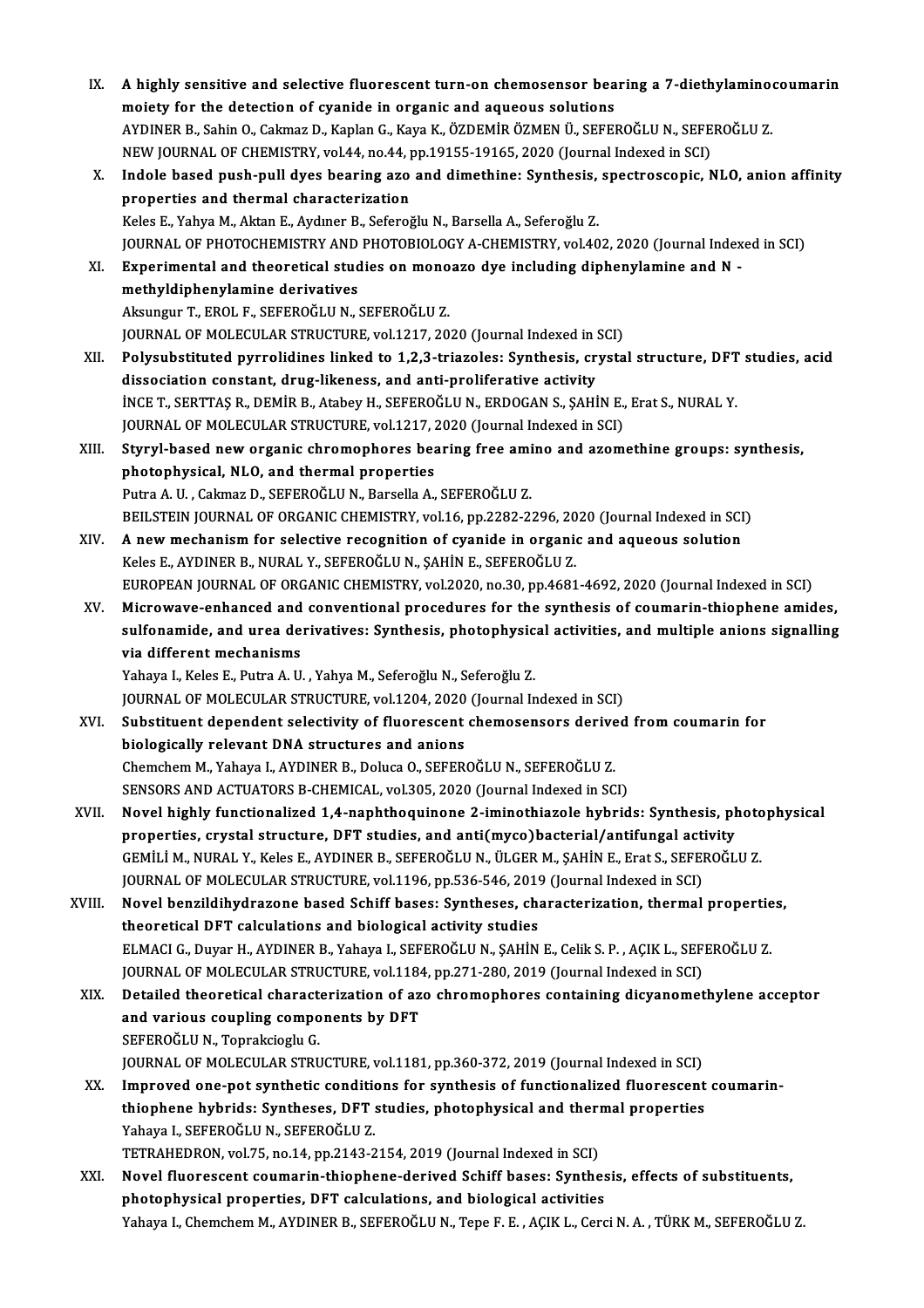JOURNAL OF PHOTOCHEMISTRY AND PHOTOBIOLOGY A-CHEMISTRY, vol.368, pp.296-306, 2019 (Journal Indexed<br>in SCD **j**OURN<sub>4</sub><br>in SCI)<br>A nove JOURNAL OF PHOTOCHEMISTRY AND PHOTOBIOLOGY A-CHEMISTRY, vol.368, pp.296-306, 2019 (Journal Inde<br>in SCI)<br>XXII. A novel and synthetically facile coumarin-thiophene-derived Schiff base for selective fluorescent<br>detection of s

in SCI)<br>A novel and synthetically facile coumarin-thiophene-derived Schiff base for selective fluorescent<br>detection of cyanide anions in aqueous solution: Synthesis, anion interactions, theoretical study and<br>DNA binding pr A novel and synthetically<br>detection of cyanide anie<br>DNA-binding properties<br>Chamsham M Yahaw L AY detection of cyanide anions in aqueous solution: Synthesis, anion interactions, t<br>DNA-binding properties<br>Chemchem M., Yahaya I., AYDINER B., SEFEROĞLU N., Doluca O., Merabet N., SEFEROĞLU Z.<br>TETPAHEDPON vol 74 no.48 nn.699 DNA-binding properties<br>Chemchem M., Yahaya I., AYDINER B., SEFEROĞLU N., Doluca O., Merabet N., S<br>TETRAHEDRON, vol.74, no.48, pp.6897-6906, 2018 (Journal Indexed in SCI)<br>Novel 1.4, paphthoguinene N. angylthioureas: Synthos Chemchem M., Yahaya I., AYDINER B., SEFEROĞLU N., Doluca O., Merabet N., SEFEROĞLU Z.<br>TETRAHEDRON, vol.74, no.48, pp.6897-6906, 2018 (Journal Indexed in SCI)<br>XXIII. Novel 1,4-naphthoquinone N-aroylthioureas: Syntheses, cry TETRAHEDRON, vol.74, no.48, pp.6897-6906, 2018 (Journal Indexed in SCI)<br>Novel 1,4-naphthoquinone N-aroylthioureas: Syntheses, crystal structure, anion recognition<br>properties, DFT studies and determination of acid dissociat Novel 1,4-naphthoquinone N-aroylthioureas: Syntheses, crystal structure, anion i<br>properties, DFT studies and determination of acid dissociation constants<br>GEMİLİ M., NURAL Y., Keles E., AYDINER B., SEFEROĞLU N., ŞAHİN E., S properties, DFT studies and determination of acid dissociation constants<br>GEMİLİ M., NURAL Y., Keles E., AYDINER B., SEFEROĞLU N., ŞAHİN E., SARI H., SEFEROĞL<br>JOURNAL OF MOLECULAR LIQUIDS, vol.269, pp.920-932, 2018 (Journal

XXIV. Triphenylamine-based allylidenemalononitrile chromophores: synthesis, and photophysical and<br>second-order nonlinear optical properties JOURNAL OF MOLECULAR LIQUIDS, vol.269, pp.920-932, 2018 (Journal Indexed in SCI) Catal E., Keles E., SEFEROĞLU N., Achelle S., Barsella A., le Guen F. R., SEFEROĞLU Z. second-order nonlinear optical properties<br>Catal E., Keles E., SEFEROĞLU N., Achelle S., Barsella A., le Guen F. R. , SEFEROĞLU Z.<br>NEW JOURNAL OF CHEMISTRY, vol.42, no.18, pp.15052-15060, 2018 (Journal Indexed in SCI)<br>A seu Catal E., Keles E., SEFEROĞLU N., Achelle S., Barsella A., le Guen F. R. , SEFEROĞLU Z.<br>NEW JOURNAL OF CHEMISTRY, vol.42, no.18, pp.15052-15060, 2018 (Journal Indexed in SCI)<br>XXV. A coumarin-pyrazolone based fluorescent pr

NEW JOURNAL OF CHEMISTRY, vol.42, no.18, pp.15052-15060, 2018 (Journa<br>A coumarin-pyrazolone based fluorescent probe for selective colori<br>detection: Synthesis, spectroscopic properties and DFT calculations<br>Behur B. SEEEBOČL A coumarin-pyrazolone based fluor<br>detection: Synthesis, spectroscopic<br>Babur B., SEFEROĞLU N., SEFEROĞLU Z.<br>JOUPNAL OF MOLECULAR STRUCTURE detection: Synthesis, spectroscopic properties and DFT calculations<br>Babur B., SEFEROĞLU N., SEFEROĞLU Z.<br>JOURNAL OF MOLECULAR STRUCTURE, vol.1161, pp.218-225, 2018 (Journal Indexed in SCI) Babur B., SEFEROĞLU N., SEFEROĞLU Z.<br>JOURNAL OF MOLECULAR STRUCTURE, vol.1161, pp.218-225, 2018 (Journal Indexed in SCI)<br>XXVI. The syntheses, molecular structure analyses and DFT studies on new benzil monohydrazone bas

**JOURNAL OF I**<br>The synthes<br>Schiff bases<br>ELMACLC Dr The syntheses, molecular structure analyses and DFT studies on new benzil r<br>Schiff bases<br>ELMACI G., Duyar H., AYDINER B., SEFEROĞLU N., Naziri M. A. , ŞAHİN E., SEFEROĞLU Z.<br>JOUPMAL OF MOLECULAR STRUCTURE vel 1162 np.37 44 Schiff bases<br>ELMACI G., Duyar H., AYDINER B., SEFEROĞLU N., Naziri M. A. , ŞAHİN E., SEFEROĞLU Z.<br>JOURNAL OF MOLECULAR STRUCTURE, vol.1162, pp.37-44, 2018 (Journal Indexed in SCI)

- ELMACI G., Duyar H., AYDINER B., SEFEROĞLU N., Naziri M. A. , ŞAHİN E., SEFEROĞLU Z.<br>JOURNAL OF MOLECULAR STRUCTURE, vol.1162, pp.37-44, 2018 (Journal Indexed in SCI)<br>XXVII. Synthesis, crystal structure, DFT studies, acid JOURNAL OF MOLECULAR STRUCTURE, vol.1162, pp.37-44, 2018 (Journal Indexed in SCI)<br>Synthesis, crystal structure, DFT studies, acid dissociation constant, and antimicrobial activity<br>methyl 2-(4-chlorophenyl)-7a-((4-chlorophe Synthesis, crystal structure, DFT studies, acid dissocia<br>methyl 2-(4-chlorophenyl)-7a-((4-chlorophenyl)carba<br>hexahydro-1H-pyrrolo[1,2-e]imidazole-6-carboxylate<br>NURAL Y CEMULLA SEEEPOČLUN SAHINE JUCER M SA methyl 2-(4-chlorophenyl)-7a-((4-chlorophenyl)carbamothioyl)-1-oxo-5,5-diphenyl-3-thioxo-<br>hexahydro-1H-pyrrolo[1,2-e]imidazole-6-carboxylate<br>NURAL Y., GEMİLİ M., SEFEROĞLU N., SAHİN E., ÜLGER M., SARI H. JOURNAL OF MOLECULAR STRUCTURE, vol.1160, pp.375-382, 2018 (Journal Indexed in SCI) NURAL Y., GEMİLİ M., SEFEROĞLU N., ŞAHİN E., ÜLGER M., SARI H.<br>JOURNAL OF MOLECULAR STRUCTURE, vol.1160, pp.375-382, 2018 (Journal Indexed in SCI)<br>XXVIII. A novel coumarin-pyrazole-triazine based fluorescence chemosens
- JOURNAL OF MOLECULAR STRUCTURE, vol.1160, pp.375-382, 2018 (J<br>A novel coumarin-pyrazole-triazine based fluorescence chem<br>deprotonation process: Experimental and theoretical studies<br>Vakin E. Alkia M. SEEEROČLU N. SEEEROČLU A novel coumarin-pyrazole-triazine based :<br>deprotonation process: Experimental and t<br>Yalcin E., Alkis M., SEFEROĞLU N., SEFEROĞLU Z.<br>JOUPMAL OF MOLECULAR STRUCTURE xel 1155 deprotonation process: Experimental and theoretical studies<br>1990: Yalcin E., Alkis M., SEFEROĞLU N., SEFEROĞLU Z.<br>JOURNAL OF MOLECULAR STRUCTURE, vol.1155, pp.573-581, 2018 (Journal Indexed in SCI)
- Yalcin E., Alkis M., SEFEROĞLU N., SEFEROĞLU Z.<br>JOURNAL OF MOLECULAR STRUCTURE, vol.1155, pp.573-581, 2018 (Journal Indexed in SCI)<br>XXIX. New platinum (II) and palladium (II) complexes of coumarin-thiazole Schiff base with JOURNAL OF MOLECULAR STRUCTURE, vol.1155, pp.573-581, 2018 (Journal Indexed in SCI)<br>New platinum (II) and palladium (II) complexes of coumarin-thiazole Schiff base with a fluorescen<br>chemosensor properties: Synthesis, spect New platinum (II) and palladium (II) complexes of coumarin-thiazole Schiff base with a fluor<br>chemosensor properties: Synthesis, spectroscopic characterization, X-ray structure determin<br>in vitro anticancer activity on vario chemosensor properties: Synthesis, spectroscopic characterization, X-ray structure determination,<br>in vitro anticancer activity on various human carcinoma cell lines and computational studies<br>Sahin O., ÖZDEMİR ÖZMEN Ü., SEF in vitro anticancer activity on various human carcinoma cell lines and computational studies<br>Sahin O., ÖZDEMİR ÖZMEN Ü., SEFEROĞLU N., KARAGÖZ GENÇ Z., Kaya K., AYDINER B., TEKİN S., SEFEROĞLU Z.<br>JOURNAL OF PHOTOCHEMISTRY Sahii<br>JOUR<br>SCI)<br>Sunt JOURNAL OF PHOTOCHEMISTRY AND PHOTOBIOLOGY B-BIOLOGY, vol.178, pp.428-439, 2018 (Journal Indexed<br>SCI)<br>XXX. Synthesis, X-ray crystal structure and DFT studies of cobalt(II) and vanadium(V) complexes with<br>N N O tridentate ar

SCI)<br>XXX. Synthesis, X-ray crystal structure and DFT studies of cobalt(II) and vanadium(V) complexes with<br>N,N,O-tridentate aroyl-hydrazone based ligand Naziri M.A., ŞAHİN E., SEFEROĞLUN., Shaabani B. N,N,O-tridentate aroyl-hydrazone based ligand<br>Naziri M. A. , ŞAHİN E., SEFEROĞLU N., Shaabani B.<br>JOURNAL OF COORDINATION CHEMISTRY, vol.71, no.1, pp.89-103, 2018 (Journal Indexed in SCI)<br>8. Hydroxyayinoline based nuch null Naziri M. A. , ŞAHİN E., SEFEROĞLU N., Shaabani B.<br>JOURNAL OF COORDINATION CHEMISTRY, vol.71, no.1, pp.89-103, 2018 (Journal Indexed in SCI)<br>XXXI. 8-Hydroxyquinoline based push-pull azo dye: Novel colorimetric chemosensor

- JOURNAL OF COORDINATION CHEMISTRY, vol.71, no.1, pp.89-103, 2018<br>**8-Hydroxyquinoline based push-pull azo dye: Novel colorimetri**<br>Arslan O., AYDINER B., Yalcin E., Babur B., SEFEROĞLU N., SEFEROĞLU Z.<br>JOURNAL OE MOLECULAR S 8-Hydroxyquinoline based push-pull azo dye: Novel colorimetric chemosensor for<br>Arslan O., AYDINER B., Yalcin E., Babur B., SEFEROĞLU N., SEFEROĞLU Z.<br>JOURNAL OF MOLECULAR STRUCTURE, vol.1149, pp.499-509, 2017 (Journal Inde Arslan O., AYDINER B., Yalcin E., Babur B., SEFEROĞLU N., SEFEROĞLU Z.<br>JOURNAL OF MOLECULAR STRUCTURE, vol.1149, pp.499-509, 2017 (Journal Indexed in SCI)<br>XXXII. Synthesis and investigation of various properties of a n
- JOURNAL OF MOLECULAR STRUCTURE, vol.1149, pp.499-9<br>Synthesis and investigation of various properties of<br>chromophores bearing dicyanovinyl (DCV) moiety<br>SEEEDOČLUN Payral: V. Volsin E. SEEEDOČLU 7 Synthesis and investigation of various prope<br>chromophores bearing dicyanovinyl (DCV) i<br>SEFEROĞLU N., Bayrak Y., Yalcin E., SEFEROĞLU Z.<br>JOUPNAL OF MOLECULAR STRUCTURE vel 1140 : SEFEROĞLU N., Bayrak Y., Yalcin E., SEFEROĞLU Z.<br>JOURNAL OF MOLECULAR STRUCTURE, vol.1149, pp.510-519, 2017 (Journal Indexed in SCI)
- XXXIII. Coumarin-indole conjugate donor-acceptor system: Synthesis, photophysical properties, anion sensing ability, theoretical and biological activity studies of two coumarin-indole based push-pul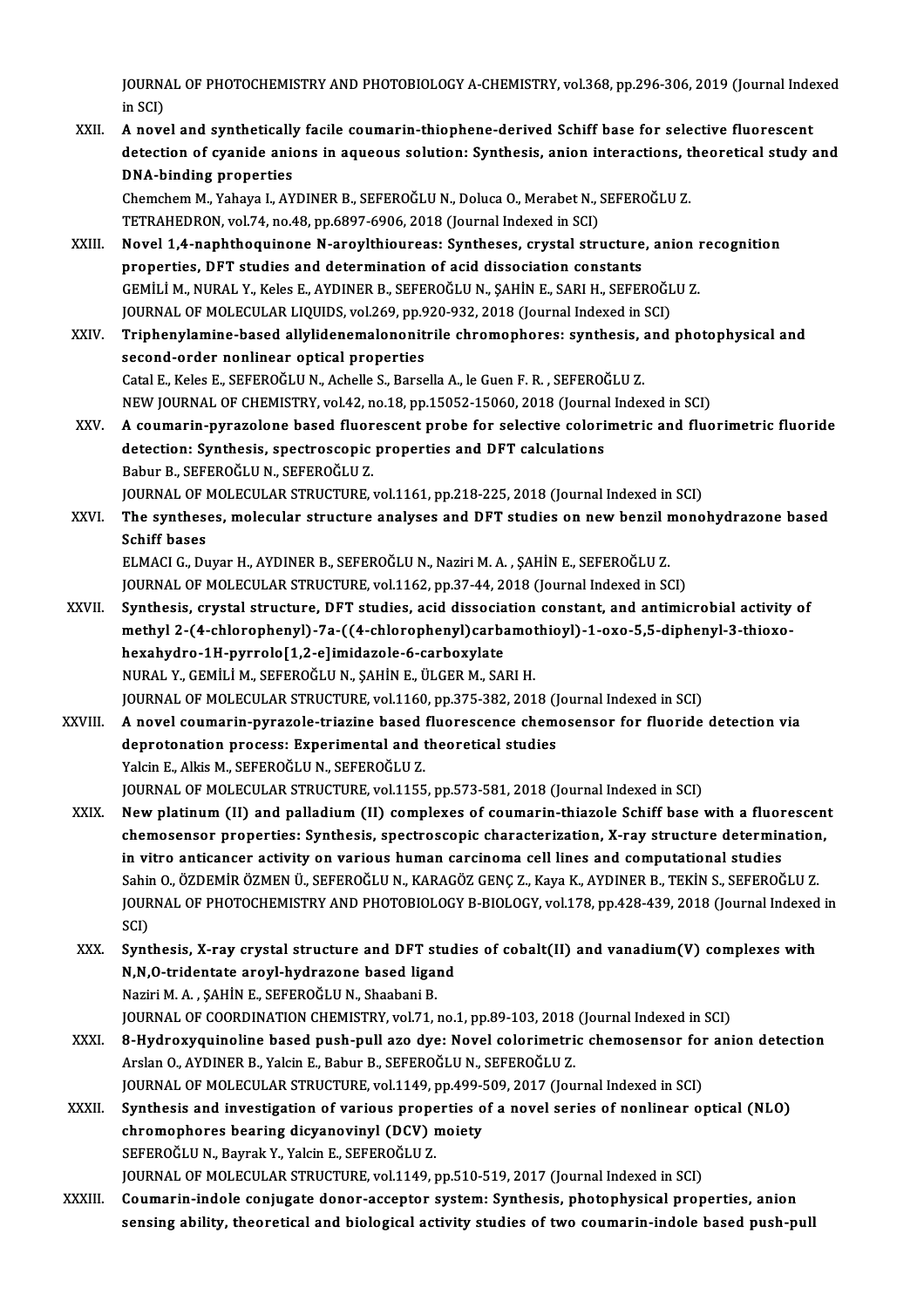|              | dyes                                                                                                                                                                              |
|--------------|-----------------------------------------------------------------------------------------------------------------------------------------------------------------------------------|
|              | Aksungur T., AYDINER B., SEFEROĞLU N., ÖZKÜTÜK M., Arslan L., Reis Y., AÇIK L., SEFEROĞLU Z.                                                                                      |
|              | JOURNAL OF MOLECULAR STRUCTURE, vol.1147, pp.364-379, 2017 (Journal Indexed in SCI)                                                                                               |
| <b>XXXIV</b> | Combined spectroscopic, XRD crystal structure and DFT studies on 2-(ethylthio)pyrimidine-4,6-<br>diamine                                                                          |
|              | AKTAN E., Babur B., SEFEROĞLU N., ÇATIKKAŞ B., KAYNAK F. B., SEFEROĞLU Z.                                                                                                         |
|              | JOURNAL OF MOLECULAR STRUCTURE, vol.1145, pp.152-159, 2017 (Journal Indexed in SCI)                                                                                               |
| XXXV.        | Synthesis, theoretical calculation, electrochemistry and total antioxidant capacity of 5-benzoy1-6-                                                                               |
|              | pheny1-4-(4-methoxypheny1)-1,2,3,4-tetrahydro-2-thioxopyrimidine and derivatives                                                                                                  |
|              | Ergan E., Akbaş E., LEVENT A., Sahin E., Konuş M., SEFEROĞLU N.                                                                                                                   |
|              | JOURNAL OF MOLECULAR STRUCTURE, vol.1136, pp.231-243, 2017 (Journal Indexed in SCI)                                                                                               |
| <b>XXXVI</b> | A highly selective and sensitive chemosensor derived coumarin-thiazole for colorimetric and                                                                                       |
|              | fluorimetric detection of CN- ion in DMSO and aqueous solution: synthesis, sensing ability,                                                                                       |
|              | Pd(II)/Pt(II) complexes and theoretical studies                                                                                                                                   |
|              | Sahin O., ÖZDEMİR ÖZMEN Ü., SEFEROĞLU N., AYDINER B., SARI M., TUNÇ T., SEFEROĞLU Z.                                                                                              |
|              | TETRAHEDRON, vol.72, no.39, pp.5843-5852, 2016 (Journal Indexed in SCI)                                                                                                           |
| XXXVII.      | A novel fluorescence turn-on coumarin-pyrazolone based monomethine probe for biothiol detection                                                                                   |
|              | Babur B., SEFEROĞLU N., Ocal M., Sonugur G., AKBULUT H., SEFEROĞLU Z.                                                                                                             |
|              | TETRAHEDRON, vol.72, no.30, pp.4498-4502, 2016 (Journal Indexed in SCI)                                                                                                           |
| XXXVIII.     | Photophysical and theoretical studies on newly synthesized N,N-diphenylamine based azo dye                                                                                        |
|              | Aksungur T., Arslan O., SEFEROĞLU N., SEFEROĞLU Z.                                                                                                                                |
|              | JOURNAL OF MOLECULAR STRUCTURE, vol.1099, pp.543-550, 2015 (Journal Indexed in SCI)                                                                                               |
| <b>XXXIX</b> | Synthesis, molecular structure and computational study of (Z)-2-((E)-4-                                                                                                           |
|              | nitrobenzylidene) hydrazone)-1,2-diphenylethan-1-one                                                                                                                              |
|              | ELMACI G., AKTAN E., SEFEROĞLU N., HÖKELEK T., SEFEROĞLU Z.                                                                                                                       |
|              | JOURNAL OF MOLECULAR STRUCTURE, vol.1099, pp.83-91, 2015 (Journal Indexed in SCI)                                                                                                 |
| XL.          | Styryl-based NLO chromophores: synthesis, spectroscopic properties, and theoretical calculations<br>Yalcin E., Achelle S., Bayrak Y., SEFEROĞLU N., Barsella A., SEFEROĞLU Z.     |
|              | TETRAHEDRON LETTERS, vol.56, no.20, pp.2586-2589, 2015 (Journal Indexed in SCI)                                                                                                   |
| XLI.         | A ratiometric fluorescence chemosensor based on a coumarin-pyrazolone hybrid: the synthesis and                                                                                   |
|              | an investigation of the photophysical, tautomeric and anion binding properties by spectroscopic                                                                                   |
|              | techniques and DFT calculations                                                                                                                                                   |
|              | Babur B., SEFEROĞLU N., SEFEROĞLU Z.                                                                                                                                              |
|              | TETRAHEDRON LETTERS, vol.56, no.17, pp.2149-2154, 2015 (Journal Indexed in SCI)                                                                                                   |
| XLII.        | Phenylazoindole dyes 3: Determination of azo-hydrazone tautomers of new phenylazoindole dyes in                                                                                   |
|              | solution and solid state                                                                                                                                                          |
|              | Babur B., SEFEROĞLU N., AKTAN E., HÖKELEK T., ŞAHİN E., SEFEROĞLU Z.                                                                                                              |
|              | JOURNAL OF MOLECULAR STRUCTURE, vol.1081, pp.175-181, 2015 (Journal Indexed in SCI)                                                                                               |
| XLIII.       | Switching Off the Charge Transfer and Closing the S-1-T-1 ISC Channel in Excited States of                                                                                        |
|              | Quinolizinium Derivatives: A Theoretical Study                                                                                                                                    |
|              | Yalcin S., Thomas L., Tian M., SEFEROGLU N., Ihmels H., DEDE Y.                                                                                                                   |
|              | JOURNAL OF ORGANIC CHEMISTRY, vol.79, no.9, pp.3799-3808, 2014 (Journal Indexed in SCI)                                                                                           |
| XLIV.        | Phenylazoindole dyes 2: The molecular structure characterizations of new phenylazo indoles                                                                                        |
|              | derived from 1,2-dimethylindole                                                                                                                                                   |
|              | Babur B., SEFEROĞLU N., AKTAN E., HÖKELEK T., ŞAHİN E., SEFEROĞLU Z.                                                                                                              |
|              | DYES AND PIGMENTS, vol.103, pp.62-70, 2014 (Journal Indexed in SCI)                                                                                                               |
| XLV.         | Phenylazoindole dyes - Part I: The syntheses, characterizations, crystal structures, quantum                                                                                      |
|              | chemical calculations and antimicrobial properties                                                                                                                                |
|              | SEFEROĞLU Z., Yalcin E., Babur B., SEFEROĞLU N., HÖKELEK T., Yilmaz E., ŞAHİN E.<br>SPECTROCHIMICA ACTA PART A-MOLECULAR AND BIOMOLECULAR SPECTROSCOPY, vol.113, pp.314-324, 2013 |
|              | (Journal Indexed in SCI)                                                                                                                                                          |
|              |                                                                                                                                                                                   |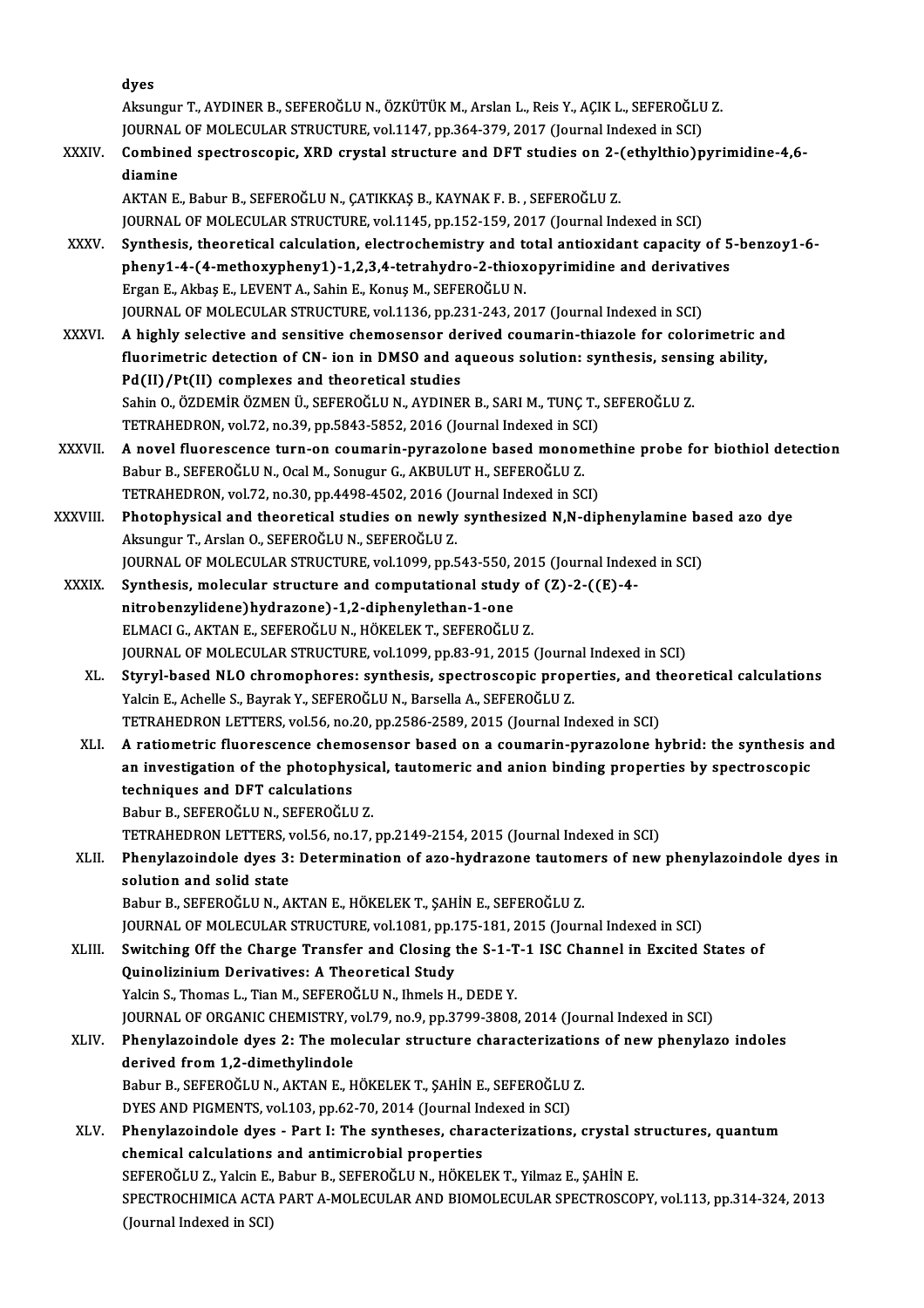XLVI. MULTICRITICAL BEHAVIORS OF THE SPIN-3/2 BLUME-EMERY-GRIFFITHS MODEL ON A CELLULAR<br>AUTOMATON MULTICRITIC<br>AUTOMATON<br>Seferegly N. Se MULTICRITICAL BE<mark>I</mark><br>AUTOMATON<br>Seferoglu N., Sezgin G.<br>ROMANIAN IOURNAL AUTOMATON<br>Seferoglu N., Sezgin G.<br>ROMANIAN JOURNAL OF PHYSICS, vol.57, pp.1053-1064, 2012 (Journal Indexed in SCI) Seferoglu N., Sezgin G.<br>ROMANIAN JOURNAL OF PHYSICS, vol.57, pp.1053-1064, 2012 (Journal Indexed in SCI)<br>XLVII. Simulation of Spin-3/2 Blume-Capel Model on a Cellular Automaton with Heating and Cooling<br>Algorithm ROMANIAN<br>Simulation<br>Algorithm<br>Seferesh N Si<mark>mulation</mark><br>Algorithm<br>Seferoglu N.<br>COMMUNICA Algorithm<br>Seferoglu N.<br>COMMUNICATIONS IN THEORETICAL PHYSICS, vol.56, no.1, pp.168-172, 2011 (Journal Indexed in SCI) Seferoglu N.<br>COMMUNICATIONS IN THEORETICAL PHYSICS, vol.56, no.1, pp.168-172, 2011 (Journal Indexed<br>XLVIII. The Study of the Three-Dimensional Spin-3/2 Ising Model on a Cellular Automaton<br>Seferogly N COMMUNICA<br>The Study<br>Seferoglu N.<br>COMMUNICA The Study of the Three-Dimensional Spin-3/2 Ising Model on a Cellular Automaton<br>Seferoglu N.<br>COMMUNICATIONS IN COMPUTATIONAL PHYSICS, vol.7, no.4, pp.779-792, 2010 (Journal Indexed in SCI)<br>The fornimegnatic phase of the Bl Seferoglu N.<br>COMMUNICATIONS IN COMPUTATIONAL PHYSICS, vol.7, no.4, pp.779-792, 2010 (Journal Indexed in<br>XLIX. The ferrimagnetic phase of the Blume-Emery-Griffiths model on the cellular automaton<br>Seferedu N. Kutly B COMMUNICATIONS IN<br>The ferrimagnetic<br>Seferoglu N., Kutlu B.<br>CENTRAL EUROPEAN The ferrimagnetic phase of the Blume-Emery-Griffiths model on the cellular automaton<br>Seferoglu N., Kutlu B.<br>CENTRAL EUROPEAN JOURNAL OF PHYSICS, vol.6, no.2, pp.230-237, 2008 (Journal Indexed in SCI)<br>Critical behavior of t Seferoglu N., Kutlu B.<br>CENTRAL EUROPEAN JOURNAL OF PHYSICS, vol.6, no.2, pp.230-237, 2008 (Journal Indexed in SCI)<br>L. Critical behavior of the Blume-Emery-Griffiths model for a simple cubic lattice on the cellular<br>automato CENTRAL EU<br>Critical beh<br>automaton<br>Seferesh: N Critical behavior of<br>automaton<br>Seferoglu N., Kutlu B.<br>JOUPMAL OF STATIST automaton<br>Seferoglu N., Kutlu B.<br>JOURNAL OF STATISTICAL PHYSICS, vol.129, no.3, pp.453-468, 2007 (Journal Indexed in SCI)<br>Critical expensats for the re-entrant phase transitions in the three-dimensional Pl Seferoglu N., Kutlu B.<br>JOURNAL OF STATISTICAL PHYSICS, vol.129, no.3, pp.453-468, 2007 (Journal Indexed in SCI)<br>LI. Critical exponents for the re-entrant phase transitions in the three-dimensional Blume-Emery-JOURNAL OF STATISTICAL PHYSICS, vol.129, no.<br>Critical exponents for the re-entrant phase<br>Griffiths model on the cellular automaton Critical exponents<br>Griffiths model on<br>Seferoglu N., Kutlu B.<br>CHINESE PHYSICS LE Griffiths model on the cellular automaton<br>Seferoglu N., Kutlu B.<br>CHINESE PHYSICS LETTERS, vol.24, no.7, pp.2040-2043, 2007 (Journal Indexed in SCI) Seferoglu N., Kutlu B.<br>CHINESE PHYSICS LETTERS, vol.24, no.7, pp.2040-2043, 2007 (Journal Indexed in SCI)<br>LII. Re-entrant phase transitions of the Blume-Emery-Griffiths model for a simple cubic lattice on the<br>collular CHINESE PHYSICS LET<br>Re-entrant phase treellular automaton<br>Seferecul N. Kuth P Re-entrant phase t<br>cellular automaton<br>Seferoglu N., Kutlu B.<br>puysic A.A. STATISTIC cellular automaton<br>Seferoglu N., Kutlu B.<br>PHYSICA A-STATISTICAL MECHANICS AND ITS APPLICATIONS, vol.374, no.1, pp.165-172, 2007 (Journal Indexed in<br>SCD Sefer<br>PHYS<br>SCI)<br>Einit PHYSICA A-STATISTICAL MECHANICS AND ITS APPLICATIONS, vol.374, no.1, pp.165-172, 2007 (Journal Indexed in SCI)<br>LIII. Finite size effect for the first-order phase transition of the three-dimensional Blume-Capel model on<br>2.2 SCI)<br>Finite size effect for t<br>a cellular automaton<br>Seferesul N. Orkan A. K Finite size effect for the fir:<br>a cellular automaton<br>Seferoglu N., Ozkan A., Kutlu B.<br>CHINESE DHYSICS LETTERS YO a cellular automaton<br>Seferoglu N., Ozkan A., Kutlu B.<br>CHINESE PHYSICS LETTERS, vol.23, no.9, pp.2526-2529, 2006 (Journal Indexed in SCI) Seferoglu N., Ozkan A., Kutlu B.<br>CHINESE PHYSICS LETTERS, vol.23, no.9, pp.2526-2529, 2006 (Journal Indexed in SCI)<br>LIV. Critical exponents of the three-dimensional Blume-Capel model on a cellular automaton<br>Orkan A. Sefero CHINESE PHYSICS LETTERS, vo<br>Critical exponents of the th<br>Ozkan A., Seferoglu N., Kutlu B.<br>PHYSICA A STATISTICAL MECH Critical exponents of the three-dimensional Blume-Capel model on a cellular automaton<br>Ozkan A., Seferoglu N., Kutlu B.<br>PHYSICA A-STATISTICAL MECHANICS AND ITS APPLICATIONS, vol.362, no.2, pp.327-337, 2006 (Journal Indexed Ozka<br>PHYS<br>SCI)<br>The PHYSICA A-STATISTICAL MECHANICS AND ITS APPLICATIONS, vol.362, no.2, pp.327-337<br>SCI)<br>LV. The tricritical behavior of the 3D Blume-Capel model on a cellular automaton<br>Kuth B. Orkan A. Seferegh: N. Solok A. Binel B. SCI)<br>LV. The tricritical behavior of the 3D Blume-Capel model on a cellular automaton<br>Kutlu B., Ozkan A., Seferoglu N., Solak A., Binal B. The tricritical behavior of the 3D Blume-Capel model on a cellular automaton<br>Kutlu B., Ozkan A., Seferoglu N., Solak A., Binal B.<br>INTERNATIONAL JOURNAL OF MODERN PHYSICS C, vol.16, no.6, pp.933-950, 2005 (Journal Indexed i Kutlu B., Ozkan A., Seferoglu N., Solak A., Binal B.<br>INTERNATIONAL JOURNAL OF MODERN PHYSICS C, vol.16, no.6, pp.933-950, 2005 (Journal Indexed in SCI)<br>LVI. Finite size scaling by using scaling functions in two-dimensional INTERNATIONAL JOURNAL OF MODERN PHYSI<br>Finite size scaling by using scaling function<br>Demirturk S., Seferoglu N., Aydin M., Gunduc Y.<br>INTERNATIONAL JOURNAL OF MODERN BUYSI LVI. Finite size scaling by using scaling functions in two-dimensional q=2 and 7 state Potts models<br>Demirturk S., Seferoglu N., Aydin M., Gunduc Y.<br>INTERNATIONAL JOURNAL OF MODERN PHYSICS C, vol.12, no.3, pp.403-412, 2001

# Articles Published in Other Journals

rticles Published in Other Journals<br>I. Molecular Structure Analysis and Spectroscopic Properties of Monoazo Disperse Dye From N,N-<br>Dimethylaniline Molecular Struct<br>Dimethylaniline<br>Arelan O. Valein E Dimethylaniline<br>Arslan O., Yalcin E., SEFEROĞLU N., Yaman M., SEFEROĞLU Z.

GAZI UNIVERSITY JOURNAL OF SCIENCE, vol.30, no.1, pp.175-189, 2017 (Journal Indexed in ESCI)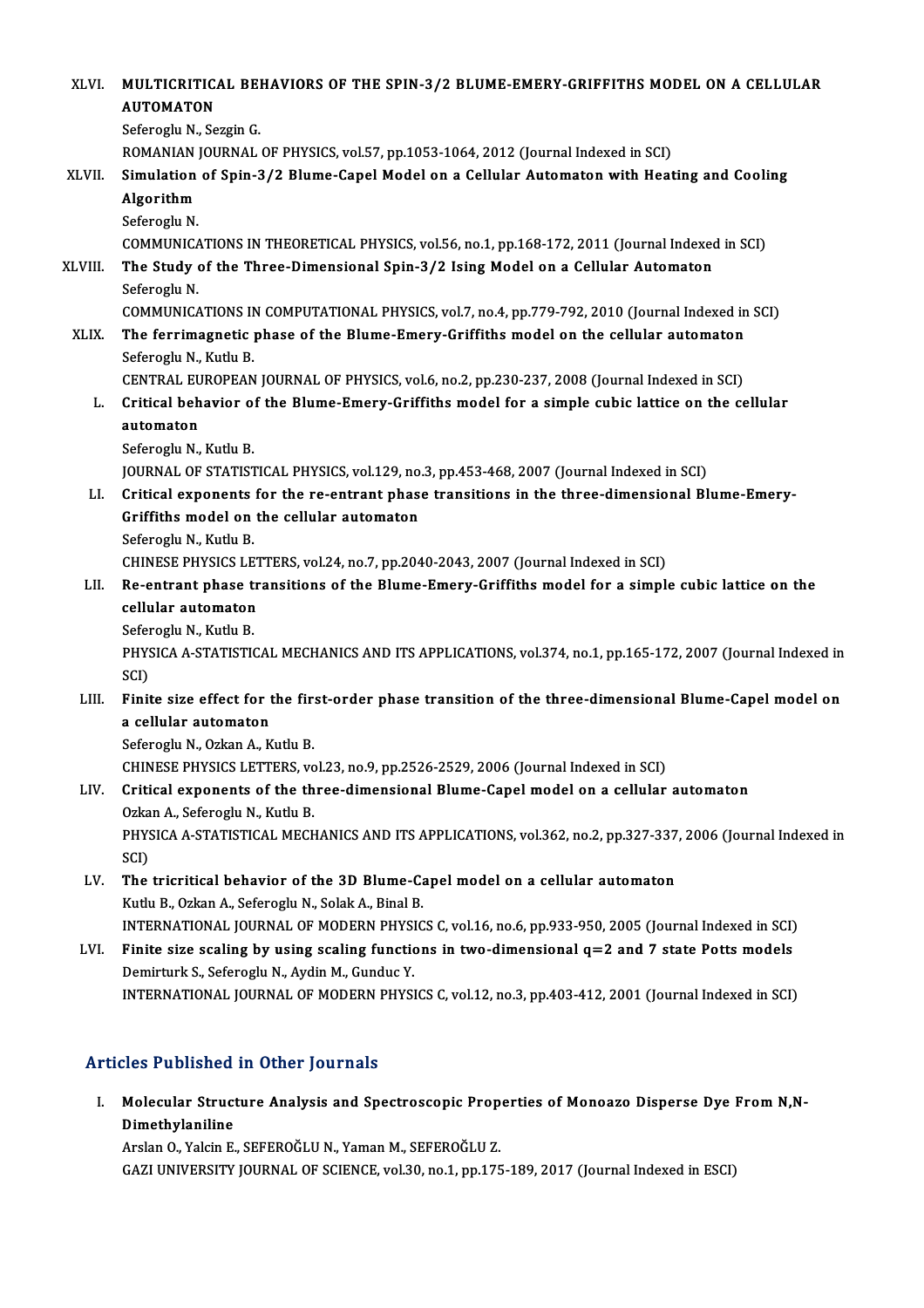# Refereed Congress / Symposium Publications in Proceedings<br>Refereed Congress / Symposium Publications in Proceedings

| Refereed Congress / Symposium Publications in Proceedings |                                                                                                                                    |
|-----------------------------------------------------------|------------------------------------------------------------------------------------------------------------------------------------|
| Ι.                                                        | "SYNTHESIS AND INVESTIGATION OF ANION SENSITIVITY PROPERTIES OF TWO D-T-A-T-D TYPE<br><b>DYES BEARING INDOLE</b>                   |
|                                                           | Eroğlu A. B., Özarslan A., Çakmaz D., Aydıner B., Seferoğlu N., Şenöz H., Seferoğlu Z.                                             |
|                                                           | İstanbul International Organic Electronic Symposium, İstanbul, Turkey, 2 - 04 December 2019                                        |
| Н.                                                        | A Novel Series Of Indole-Based Colorimetric Chemosensors                                                                           |
|                                                           | Çakmaz D., Keleş E., YAHYA M., PUTRA A. U., SEFEROĞLU Z., AKTAN E., SEFEROĞLU N.                                                   |
|                                                           | 10th EurAsian Meeting on Heterocyclic Chemistry, Milano Matittima-Cervia, Ravenna, Italy, 15 - 19 September 2019                   |
| Ш.                                                        | Mono-, Di- ve Trivinil Köprüsü İçeren Yeni Fonksiyonel Boyar Maddelerin Sentezi, Spektroskopik ve                                  |
|                                                           | NLO Özelliklerinin İncelenmesi                                                                                                     |
|                                                           | Çatal E., Seferoğlu Z., Seferoğlu N.                                                                                               |
|                                                           | 29. Ulusal Kimya Kongresi, Ankara, Turkey, 10 - 14 September 2017, pp.1                                                            |
| IV.                                                       | Kumarin-Pirazolon Temelli Bir Seri Yeni Floresans Moleküllerin Tautomerik Yapılarının<br>VeFotofiziksel Özelliklerinin İncelenmesi |
|                                                           | canpolat t, babür b., SEFEROĞLU N., SEFEROĞLU Z.                                                                                   |
|                                                           | 29. Ulusal Kimya Kongresi, Turkey, 10 - 14 September 2017                                                                          |
| V.                                                        | Trifenilamin Temelli Sitril Boyarmaddelerinin Sentezi ve Anyon İlgilerinin Deneysel ve Teorik Olarak                               |
|                                                           | <i>incelenmesi</i>                                                                                                                 |
|                                                           | Keleş E., Seferoğlu Z., Seferoğlu N.                                                                                               |
|                                                           | 29. Ulusal Kimya Kongresi, Ankara, Turkey, 10 - 14 September 2017, pp.1                                                            |
| VI.                                                       | Coumarin-indole conjugate donor-acceptor system: Synthesis and biological activity studies of two                                  |
|                                                           | coumarin-indole based push-pull dyes                                                                                               |
|                                                           | Seferoğlu Z., Reis Y., Seferoğlu N., Ozkutuka M., Aydıner B., Aksungur T., Arslan L., Açık L.                                      |
|                                                           | European Biotechnology Congress, Dubrovnik, Croatia, 25 - 27 May 2017, vol.256                                                     |
| VII.                                                      | MOLECULAR STRUCTURE ANALYSES AND DFT STUDIES ONNEW BENZILMONOHYDRAZONE BASED                                                       |
|                                                           | <b>SCHIFF BASES</b>                                                                                                                |
|                                                           | ŞAHİN E., ELMACI G., duyar h., AYDINER B., TUNÇ T., SEFEROĞLU N., SEFEROĞLU Z.                                                     |
|                                                           | 1th INTERNATIONAL CONFERENCE ON ADVANCES INENGINEERING SCIENCES, Thailand, 3 - 05 July 2017, pp.32                                 |
| VIII.                                                     | X-ray and DFT studies of new benzildihydrazone based Schiff bases                                                                  |
|                                                           | ŞAHİN E., ELMACI G., duyar h., AYDINER B., SEFEROĞLU N., SEFEROĞLU Z.                                                              |
|                                                           | 1th INTERNATIONAL CONFERENCE ON ADVANCES IN ENGINEERING SCIENCES, 3 - 05 July 2017                                                 |
| IX.                                                       | Donör Ve Akseptör Grupları İçeren Yeni Bir Seri Azo Boyarmaddelerin Fotofiziksel Ve                                                |
|                                                           | DoğrusalOlmayan Optik (Nlo) Özelliklerinin İncelenmesi                                                                             |
|                                                           | Toprakçıoğlu G., ARSLAN Ö., SEFEROĞLU N., SEFEROĞLU Z.                                                                             |
|                                                           | 29 Ulusal Kimya Kongresi, Turkey, 10 - 14 September 2016                                                                           |
| Χ.                                                        | Coumarin-thiazole based schiff base for anion and cation detection: A Combined Experimental and                                    |
|                                                           | Theoretical (DFT)                                                                                                                  |
|                                                           | şahin Ö., AYDINER B., SEFEROĞLU N., ÖZDEMİR ÖZMEN Ü., SEFEROĞLU Z.                                                                 |
|                                                           | Mediterranean Colloquum on Heterocylic Chemisty, 11-15 November Antalya, 11 - 15 November 2015                                     |
| XI.                                                       | Investigation of NLO and photophysical properties of new styryl based dyes bearing strong donor<br>acceptor groups                 |
|                                                           | Bayrak Y., YALÇIN E., SEFEROĞLU N., SEFEROĞLU Z.                                                                                   |
|                                                           | Trans Mediterranean Colloquium on Heterocyclic Chemistry TRAMECH VIII, 11 - 15 November 2015                                       |
| XII.                                                      | Kumarin İndol floresans hibrit sisteminin sentezi ve kemosensör potansiyelinin teorik deneysel                                     |
|                                                           | çalışmalarla araştırılması                                                                                                         |
|                                                           | Aksungur T., Aydıner B., Özkütük M., Seferoğlu N., Seferoğlu Z.                                                                    |
|                                                           | 27. Ulusal Kimya Kongresi, Çanakkale, Turkey, 23 - 28 August 2015, pp.403                                                          |
| XIII.                                                     | Kumarin Florofor Grubunu İçeren Bir Seri Yeni Pirazolon Bileşiğinin Sentezi ve Tautomerik                                          |
|                                                           | Davranışlarının Deneysel ve Teorik Yöntemlerle Belirlenmesi"                                                                       |
|                                                           | Babür B., Seferoğlu N., Seferoğlu Z.                                                                                               |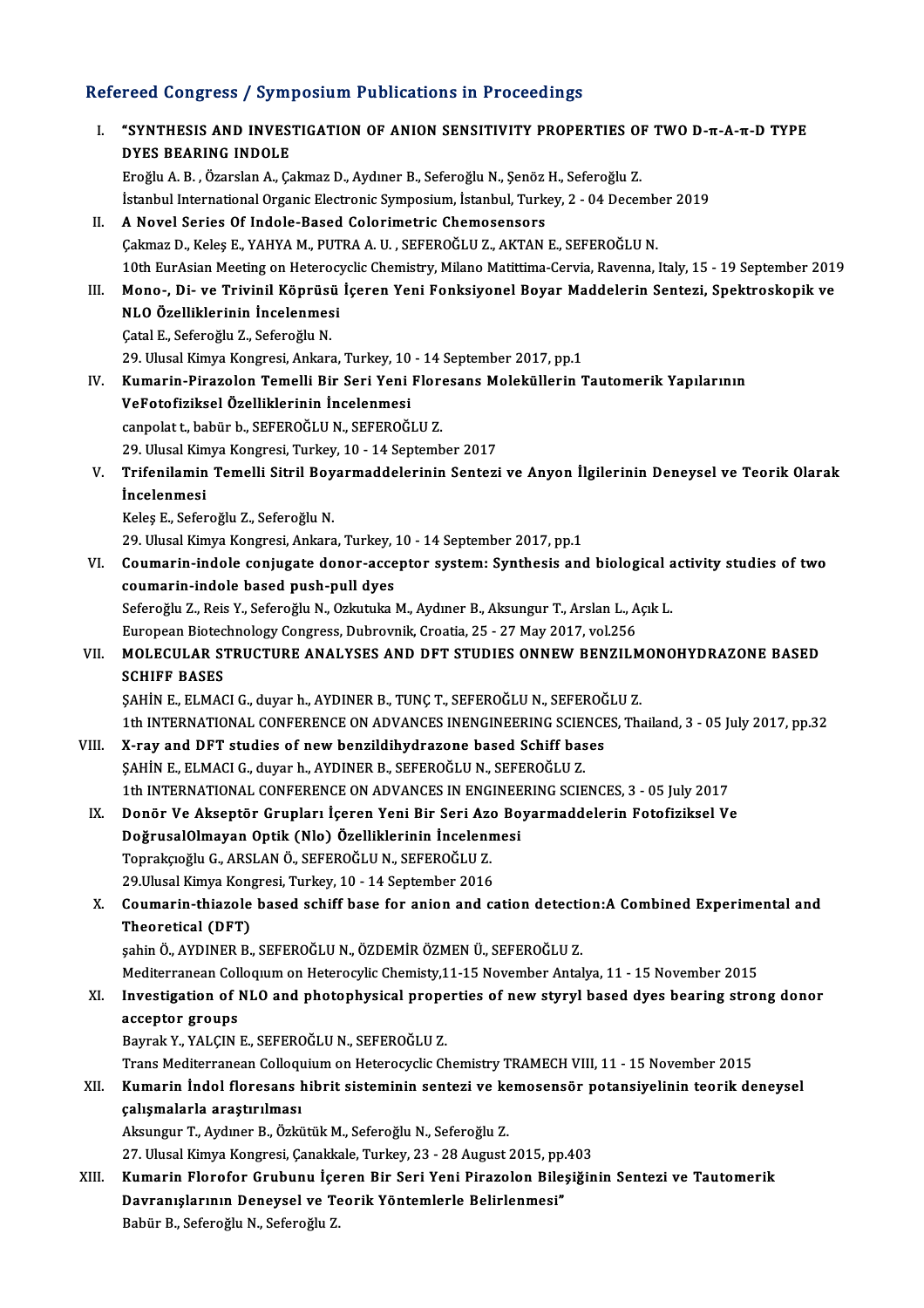2. Ulusal Organik Kimya Kongresi, Ankara, Turkey, 24 - 26 September 2014, pp.1<br>Rongaldebit 4 Nitre 2.62 ekse 1.2 difeniletiliden)bidregen bilesižinin e

XIV. Benzaldehit-4-Nitro-2-(2-okso-1,2-difeniletiliden)hidrazon bileşiğinin sentezi, karakterizasyonu ve 2. Ulusal Organik Kimya Kongresi, Ankara, Turkey, 24 - 26 Septer<br>Benzaldehit-4-Nitro-2-(2-okso-1,2-difeniletiliden)hidraze<br>yapısal özelliklerinin teorik hesaplamalarla belirlenmesi<br>Elmag G. Altan E. Sefereğlu N. Hökalek T. ElmacıG.,AktanE.,SeferoğluN.,HökelekT.,ŞahinE.,Seferoğlu Z. III. ULUSAL ANORGANİK KİMYA KONGRESİ, Çanakkale, Turkey, 19 - 22 May 2011, pp.1 Elmacı G., Aktan E., Seferoğlu N., Hökelek T., Şahin E., Seferoğlu Z.<br>III. ULUSAL ANORGANİK KİMYA KONGRESİ, Çanakkale, Turkey, 19 - 22 May 2011, pp.1<br>XV. Spin-3/2 Blume-Capel Modelin ısıtma ve soğutma işlemleri ile cel Sezgin G., Seferoğlu N.<br>Turkish Physical Society 26. International Physics Conference, Muğla, Turkey, 24 - 27 September 2009, pp.155 Spin-3/2 Blume-Capel Modelin ısıtma ve soğutma işlemleri ile cellular automatonda simülasyonu<br>Sezgin G., Seferoğlu N.<br>Turkish Physical Society 26. International Physics Conference, Muğla, Turkey, 24 - 27 September 2009, pp Sezgin G., Seferoğlu N.<br>Turkish Physical Society 26. International Physics Conference, Muğla, Turkey, 24 - 27 Sep<br>XVI. The phase diagram of the Spin-3/2 Blume-Capel Model on a cellular automata<br>Sergin G. Seferoğlu N Turkish Physical Socie<br>The phase diagram<br>Sezgin G., Seferoğlu N.<br>7th International stude The phase diagram of the Spin-3/2 Blume-Capel Model on a cellular automata<br>Sezgin G., Seferoğlu N.<br>7th International student conference of the Balkan Physical Union, Muğla, Turkey, 4 - 07 September 2009, pp.70<br>3. bevutlu B Sezgin G., Seferoğlu N.<br>7th International student conference of the Balkan Physical Union, Muğla, T<br>XVII. 3-boyutlu Blume-Emery-Griffiths modelde re-entrant faz geçişleri<br>Seferoğlu N., Kutlu B. 7th International studer<br>**3-boyutlu Blume-E**<br>Seferoğlu N., Kutlu B.<br>13. Voğun Madde Eini 3-boyutlu Blume-Emery-Griffiths modelde re-entrant faz geçişleri<br>Seferoğlu N., Kutlu B.<br>13. Yoğun Madde Fiziği-Ankara Toplantısı, Ankara, Turkey, 03 November 2006, pp.93<br>2 Boyutlu Blume Ganel Madelde Soğutme Hızının Etkişi Seferoğlu N., Kutlu B.<br>13. Yoğun Madde Fiziği-Ankara Toplantısı, Ankara, Turkey, 03 |<br>XVIII. 3 Boyutlu Blume Capel Modelde Soğutma Hızının Etkisi 13. Yoğun Madde Fiziği-Ankara<br>**3 Boyutlu Blume Capel Mod<br>Kutlu B., Özkan A., Seferoğlu N.**<br>YI Voğun Madde Fiziği Ankara 3 Boyutlu Blume Capel Modelde Soğutma Hızının Etkisi<br>Kutlu B., Özkan A., Seferoğlu N.<br>XI. Yoğun Madde Fiziği Ankara Toplantısı, Ankara, Turkey, 03 December 2004 XIX. Finite size scaling by using scaling functions in 2D  $q=2$  and  $q=7$  state Potts Model Demirtürk S., Seferoğlu N., Aydın M., Gündüç Y. 8. İstatistik Fizik Günleri, İstanbul, Turkey, 5 - 06 July 2001, pp.3

# Supported Projects

Supported Projects<br>SEFEROĞLU N., Kandemir B., Keleş E., AYDINER B., OCAK C., SEFEROĞLU Z., Project Supported by Higher Education<br>Institutions, Donër aksontër sistemine sahin vani boyar maddelerin senteri, boya duyarlı güne Bupp of ted 'n rejects<br>SEFEROĞLU N., Kandemir B., Keleş E., AYDINER B., OCAK C., SEFEROĞLU Z., Project Supported by Higher Education<br>Institutions, Donör-akseptör sistemine sahip yeni boyar maddelerin sentezi, boya duyarlı SEFEROĞLU N., Kandemir B., Keleş E., AYDINER B., OCAK C., SEFERO<br>Institutions, Donör-akseptör sistemine sahip yeni boyar maddeleri<br>kullanılabilirliğinin belirlenmesi ve fabrikasyonu, 2020 - Continues<br>Sefereğlu Z., Sefereğl Institutions, Donör-akseptör sistemine sahip yeni boyar maddelerin sentezi, boya duyarlı güneş hücrelerinde (DSSC)<br>kullanılabilirliğinin belirlenmesi ve fabrikasyonu, 2020 - Continues<br>Seferoğlu Z., Seferoğlu N., TUBITAK P

Termal Özelliklerinin Ve Anyon İlgilerinin Belirlenmesi, 2021 - 2021 Seferoğlu Z., Seferoğlu N., TUBITAK Project, Yeni Donör-π-Akseptör (D-π-A) Bileşiklerinin Sentezi, Fotofiziksel, Nl<br>Termal Özelliklerinin Ve Anyon İlgilerinin Belirlenmesi, 2021 - 2021<br>Seferoğlu Z., Seferoğlu N., TUBITAK

Termal Özelliklerinin Ve Anyon İlgilerinin Belirlenmesi, 2021 - 2021<br>Seferoğlu Z., Seferoğlu N., TUBITAK Project, Siyanür Anyonunun Yüks<br>Mekanizmaların Deneysel Ve Teorik Olarak Açıklanmas, 2021 - 2021<br>Avdunar B. Seferoğlu Seferoğlu Z., Seferoğlu N., TUBITAK Project, Siyanür Anyonunun Yüksek Seçicilikte Belirlenmesi Üzerine Önerilen<br>Mekanizmaların Deneysel Ve Teorik Olarak Açıklanmas, 2021 - 2021<br>Aydıner B., Seferoğlu Z., Seferoğlu N., Yalçı

Mekanizmaların Deneysel Ve Teorik Olarak Açıklanmas, 2021 - 2021<br>Aydıner B., Seferoğlu Z., Seferoğlu N., Yalçın E., Project Supported by Higher Education Institutions, G4-DNA'yı kararlı<br>kılan yeni nesil floresans ligandlar Aydıner B., Seferoğlu Z., Seferoğlu N., Y<br>kılan yeni nesil floresans ligandların se:<br>yöntemlerle açıklanması , 2018 - 2021<br>Seferoğlu Z. Seferoğlu N., TURITAK Pre kılan yeni nesil floresans ligandların sentezi, teorik çalışmaları, ligand-DNA etkileşim mekanizmalarının spektroskopik<br>yöntemlerle açıklanması , 2018 - 2021<br>Seferoğlu Z., Seferoğlu N., TUBITAK Project, Yeni Fonksiyonel Bo

yöntemlerle açıklanması , 2018 - 2021<br>Seferoğlu Z., Seferoğlu N., TUBITAK Project, Yeni Fonksiyonel Boyarmaddelerin Fotofiziksel, NL(<br>Optik) ve Kemosensör Özelliklerinin Deneysel ve Teorik Yöntemlerle Araştırılması, 2017 -Seferoğlu Z., Seferoğlu N., TUBITAK Project, Yeni Fonksiyonel Boyarmaddelerin Fotofiziksel, NLO (Doğrusal Olmaya<br>Optik) ve Kemosensör Özelliklerinin Deneysel ve Teorik Yöntemlerle Araştırılması, 2017 - 2019<br>Aydıner B., Sef

Optik) ve Kemosensör Özelliklerinin Deneysel ve Teorik Yöntemlerle Araştırılması, 2017 - 2019<br>Aydıner B., Seferoğlu N., Seferoğlu Z., TUBITAK Project, Algılayıcı/Etiket Olarak Kullanılma Potansiyeline Sahip Akıllı<br>Moleküll Aydıner B., Seferoğlu N., Seferoğlu Z., TUBITAK Project, Algılayıcı/Etiket Olarak Kullanılma Potansiyeline Sahip Akıllı<br>Moleküller: Farklı Reseptörik Bölgelere Sahip Yeni Kumarin-Tiyofen Temelli Algılayıcıların Sentezi, An Moleküller: Farklı Reseptörik Bölgelere Sah<br>Kapasitelerinin ve Tiyol Grubu İçeren Biyol<br>Hesaplamalarla Araştırılması, 2015 - 2018<br>Sefereğlu Z. Sefereğlu N. TUBITAK Preject Kapasitelerinin ve Tiyol Grubu İçeren Biyomoleküller ile Etkileşim Çalışmalarının Spektroskopik Yöntemlerle ve Teorik<br>Hesaplamalarla Araştırılması, 2015 - 2018<br>Seferoğlu Z., Seferoğlu N., TUBITAK Project, Trifenilamin Teme

Hesaplamalarla Araştırılması, 2015 - 2018<br>Seferoğlu Z., Seferoğlu N., TUBITAK Project, Trifenilamin Temelli Donor-Akseptör Grubuna Sahip, Mono-, Di- Ve T<br>Köprüsü Içeren Yeni Fonksiyonel Boyarmaddelerin Ve Türevlerinin Sent Seferoğlu Z., Seferoğlu N., TUBITAK Project, Trifenilamin Temelli Dor<br>Köprüsü Içeren Yeni Fonksiyonel Boyarmaddelerin Ve Türevlerinin<br>Çalışmalarının Deneysel Ve Teorik Olarak Incelenmesi, 2016 - 2017<br>Seferoğlu Z. Seferoğlu Köprüsü Içeren Yeni Fonksiyonel Boyarmaddelerin Ve Türevlerinin Sentezi, Spektroskopik, Optik Ve Anyon Ilgisi<br>Çalışmalarının Deneysel Ve Teorik Olarak Incelenmesi, 2016 - 2017<br>Seferoğlu Z., Seferoğlu N., TUBITAK Project, K

Çalışmalarının Deneysel Ve Teorik Olarak Incelenmesi, 2016 - 2017<br>Seferoğlu Z., Seferoğlu N., TUBITAK Project, Kuvvetli Donör Ve Akseptör Grupları İçeren Yeni Sitiril<br>Boyarmaddelerin Çeşitli Fotofiziksel Ve NLO Özellikleri

Seferoğlu N., Project Supported by Higher Education Institutions, Bazı yeni fenilazo indol boyarmaddelerinin tautomerik<br>yapılarının teorik olarak incelenmesi, 2011 - 2012 Boyarmaddelerin Çeşitli Fotofiziksel Ve NLO Özellil<br>Seferoğlu N., Project Supported by Higher Educatic<br>yapılarının teorik olarak incelenmesi, 2011 - 2012<br>SEEEROĞLU N. Project Supported by Higher Educa Seferoğlu N., Project Supported by Higher Education Institutions, Bazı yeni fenilazo indol boyarmaddelerinin<br>yapılarının teorik olarak incelenmesi, 2011 - 2012<br>SEFEROĞLU N., Project Supported by Higher Education Institutio

yapılarının teorik olarak ind<br>SEFEROĞLU N., Project Sup<br>Diyagramları, 2009 - 2011<br>Seferoğlu N., TUBITAK Proj

Diyagramları, 2009 - 2011<br>Seferoğlu N., TUBITAK Project, Spin 3 2 Ising Modelin Kritik davranışlarının Cellular Automaton İle İncelenmesi, 2009 -2010